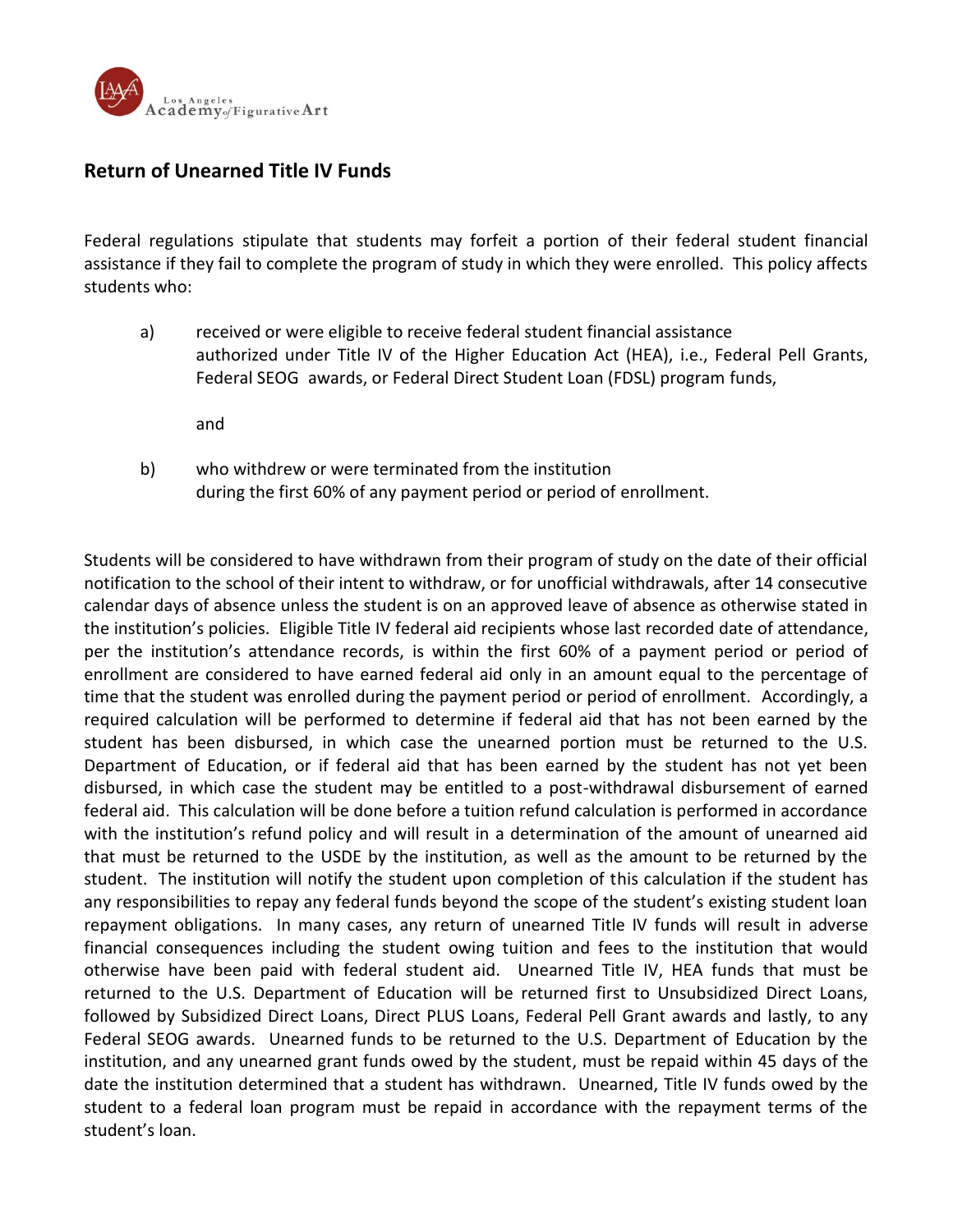In the event a student has earned federal aid in excess of the amount disbursed at the time of withdrawal, and is eligible to receive those funds, the school will process a post-withdrawal disbursement of such earned funds to the student in accordance with federal regulations and allowances.